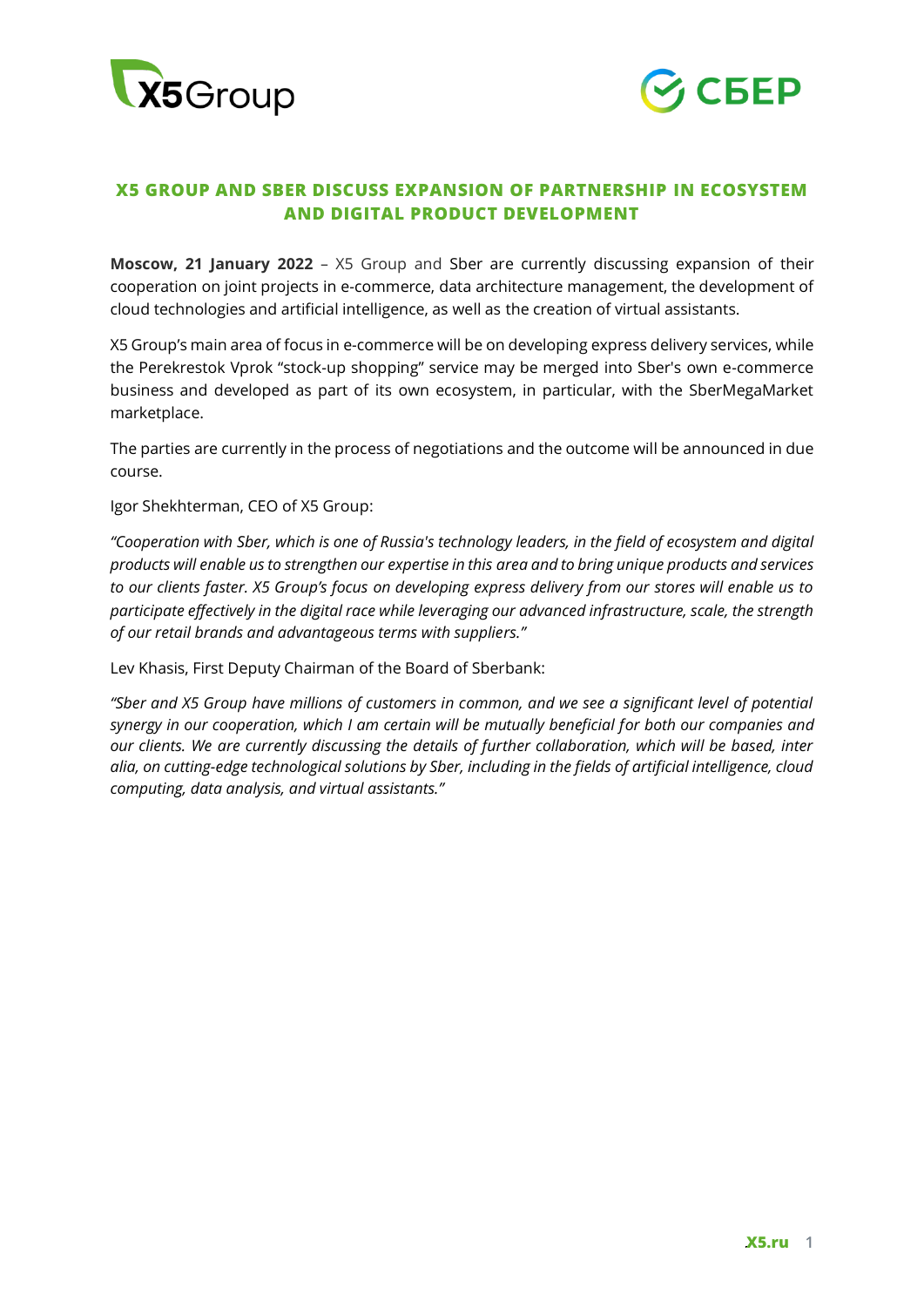



## **Note to Editors:**

X5 Retail Group N.V. (LSE and MOEX: FIVE; Fitch, BB+; Moody's, Ba1; S&P, BB+; RAEX, ruAA+) is a leading Russian food retailer. The Company operates proximity stores under the Pyaterochka brand, Perekrestok supermarkets and Chizhik hard discounters. X5 provides an omnichannel experience to its customers, integrating retail stores and e-commerce through its businesses Vprok.ru Perekrestok, 5Post and Mnogo Lososya.

As of 31 December 2021, X5 had 19,121 Company-operated stores. It has the leading market position in both Moscow and St Petersburg and a significant presence in the European part of Russia. Its store base includes 17,972 Pyaterochka proximity stores, 990 Perekrestok supermarkets and 72 Chizhik hard discounters. The Company operates 47 DCs and 4,480 Company-owned trucks across the Russian Federation. X5 is one of the largest employers in Russia.

X5 is one of the largest employers in Russia. The Company employs over 340 thousand people..

For the full year 2020, revenue totalled RUB 1,978,026 million (USD 27,417 million\*), EBITDA pre-IFRS 16 reached RUB 145,137 million (USD 2,012 million), and net profit pre-IFRS 16 for the period amounted to RUB 39,180 million (USD 543 million). In 9M 2021, revenue totalled RUB 1,597,289 million (USD 21,583 million\*\*), adjusted EBITDA pre-IFRS 16 reached RUB 123,703 million (USD 1,671 million), and net profit pre-IFRS 16 amounted to RUB 38,943 million (USD 526 million).

**PJSC Sberbank** is Russia's largest bank and a leading global financial institution. Holding almost one-third of aggregate Russian banking sector assets, Sberbank is the key lender to the national economy and one of the biggest deposit takers in Russia. The Government of the Russian Federation represented by the Ministry of Finance of the Russian Federation is the principal shareholder of PJSC Sberbank owning 50% plus one voting share of the bank's authorized capital, with the remaining 50% minus one voting share held by domestic and international investors. Sberbank has customers in 18 countries. The bank has a major distribution network in Russia with about 14,000 branches, while its international operations – subsidiary banks, branches, and chapters – include the UK, US, CIS, Central and Eastern Europe, India, China, and other countries. It holds general banking license No. 1481 dd. August 11, 2015, from the Bank of Russia. Official websites of the bank: [www.sberbank.com](http://www.sberbank.com/) (Sberbank Group website), [www.sberbank.ru.](http://www.sberbank.ru/)

In 2020 Sberbank underwent a rebranding, offering financial and non-financial services of the bank and Sberbank Group to individual and corporate customers. Today, the Sber ecosystem is a raft of services for life and daily assistance in handling pressing everyday issues for individual customers and businesses. The Sber ecosystem website: [www.sber.ru.](http://www.sber.ru/)

## *Forward-looking statements:*

*This announcement includes statements that are, or may be deemed to be, "forward-looking statements". These forward-looking statements can be identified by the fact that they do not only relate to historical or current events. Forward-looking statements often use words such as "anticipate", "target", "expect", "estimate", "intend", "expected", "plan", "goal", "believe", or other words of similar meaning.*

*By their nature, forward-looking statements involve risk and uncertainty because they relate to future events and circumstances, a number of which are beyond X5 Retail Group N.V.'s control. As a result, actual future results may differ materially from the plans, goals and expectations set out in these forward-looking statements.* 

*Any forward-looking statements made by or on behalf of X5 Retail Group N.V. speak only as of the date of this announcement. Save as required by any applicable laws or regulations, X5 Retail Group N.V.*